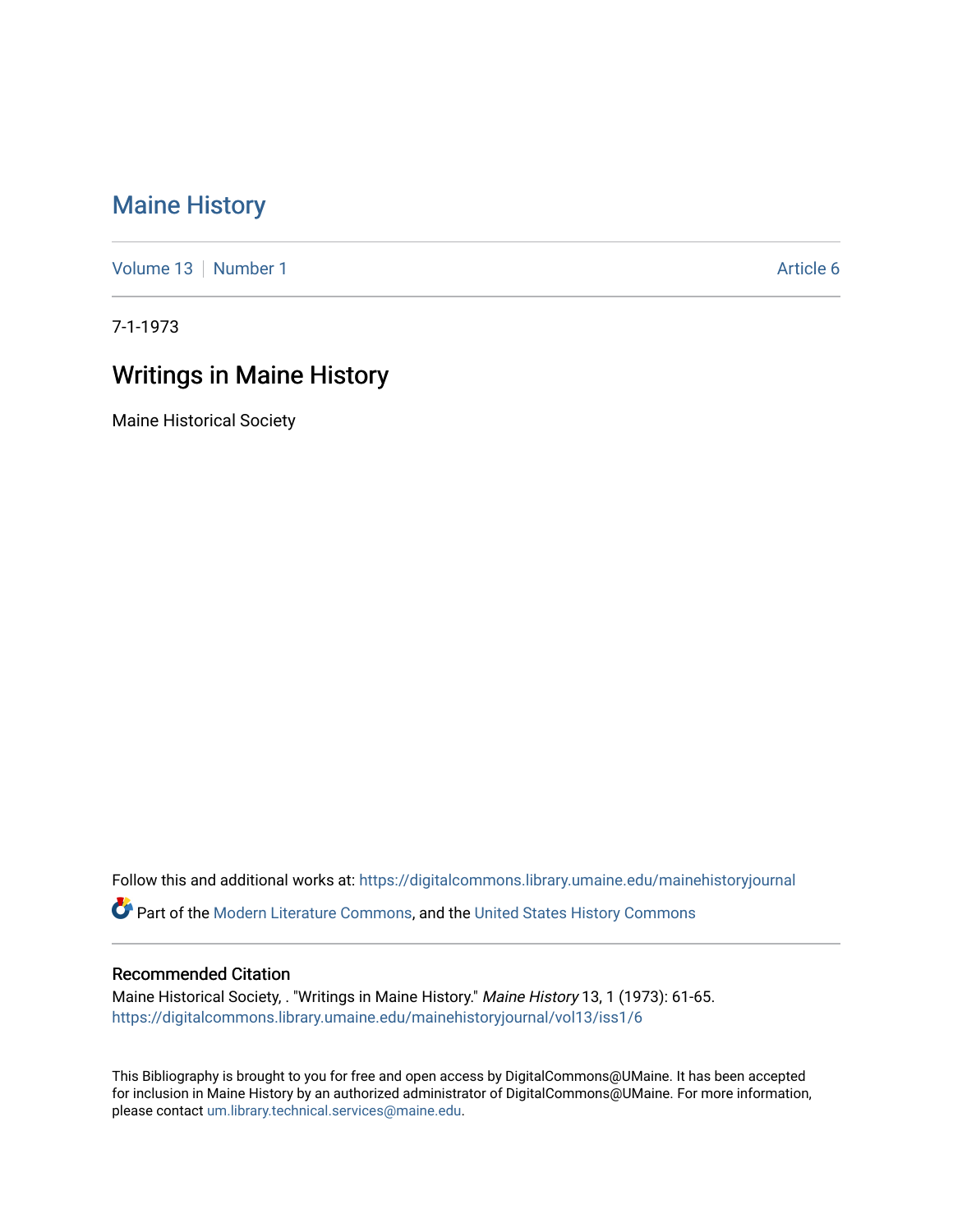## WRITINGS IN MAINE HISTORY Periodicals and Newspapers

- BAKER, CARLOS. "Robinson's Stoical Romanticism: 1890-1897 (Edward Arlington Robinson)". New England Quarterly, Vol. 46, No. 1, March, 1973.
- BANGS, LUCILLE S. "Pomp and splendor of Poland Spring House recalled". Lewiston Journal Magazine, June 20, 1973.
- BUTLER, BEN AND NATALIE S. "Old schoolbell rings once again (West Farmington, Maine)". Lewiston Journal Magazine, April 14, 1973.
- "Nostalgic pilgrimage to yesterday" Lewiston  $\sim$   $\sim$   $\sim$   $\sim$ *Journal Magazine*, June 23, 1973.
- BYRNE, EDWARD F. "The jobs nobody wants". Maine Times, Vol. 5, No. 38, June 22, 1973.
- DALY, ROBERT J. "History and chivalric myth in "Roger" Malvin's Burial" Essex Institute Historical Collec*tions*, Vol. 109, No. 2, April, 1973.
- DEMOTT, ROBERT. "Thoreau and "Our Cabin": A note of Walden's subtitle". Thoreau Journal Quarterly, Vol. V, No. 1, January, 1973.
- DUNN, N. E. "Riding Leaves: Robinson's: Luke Havergal" Colby Library Quarterly, Series 10, No. 1, March, 1973.
- FISHER, PEGGY. "The alternative schools are here to stay" Maine Times, Vol. 5, No. 25, March 30, 1973.
- "Dorothy Doyle's story: Everything led to her  $\frac{1}{2} \frac{1}{2} \frac{1}{2} \frac{1}{2} \frac{1}{2} \frac{1}{2} \frac{1}{2} \frac{1}{2} \frac{1}{2} \frac{1}{2} \frac{1}{2} \frac{1}{2} \frac{1}{2} \frac{1}{2} \frac{1}{2} \frac{1}{2} \frac{1}{2} \frac{1}{2} \frac{1}{2} \frac{1}{2} \frac{1}{2} \frac{1}{2} \frac{1}{2} \frac{1}{2} \frac{1}{2} \frac{1}{2} \frac{1}{2} \frac{1}{2} \frac{1}{2} \frac{1}{2} \frac{1}{2} \frac{$ abortion reform bill and political disaster". Maine *Times, Vol. 5, No. 28, April 20, 1973.*
- "The class of '63 looks at its home state" Maine  $- - - -$ *Times*, Vol. 5, No. 39, June 29, 1973.
- FRANKLIN, HENRY H. "Journey down Aroostook waters" Down East Magazine, Vol. XIX, No. 8, May, 1973.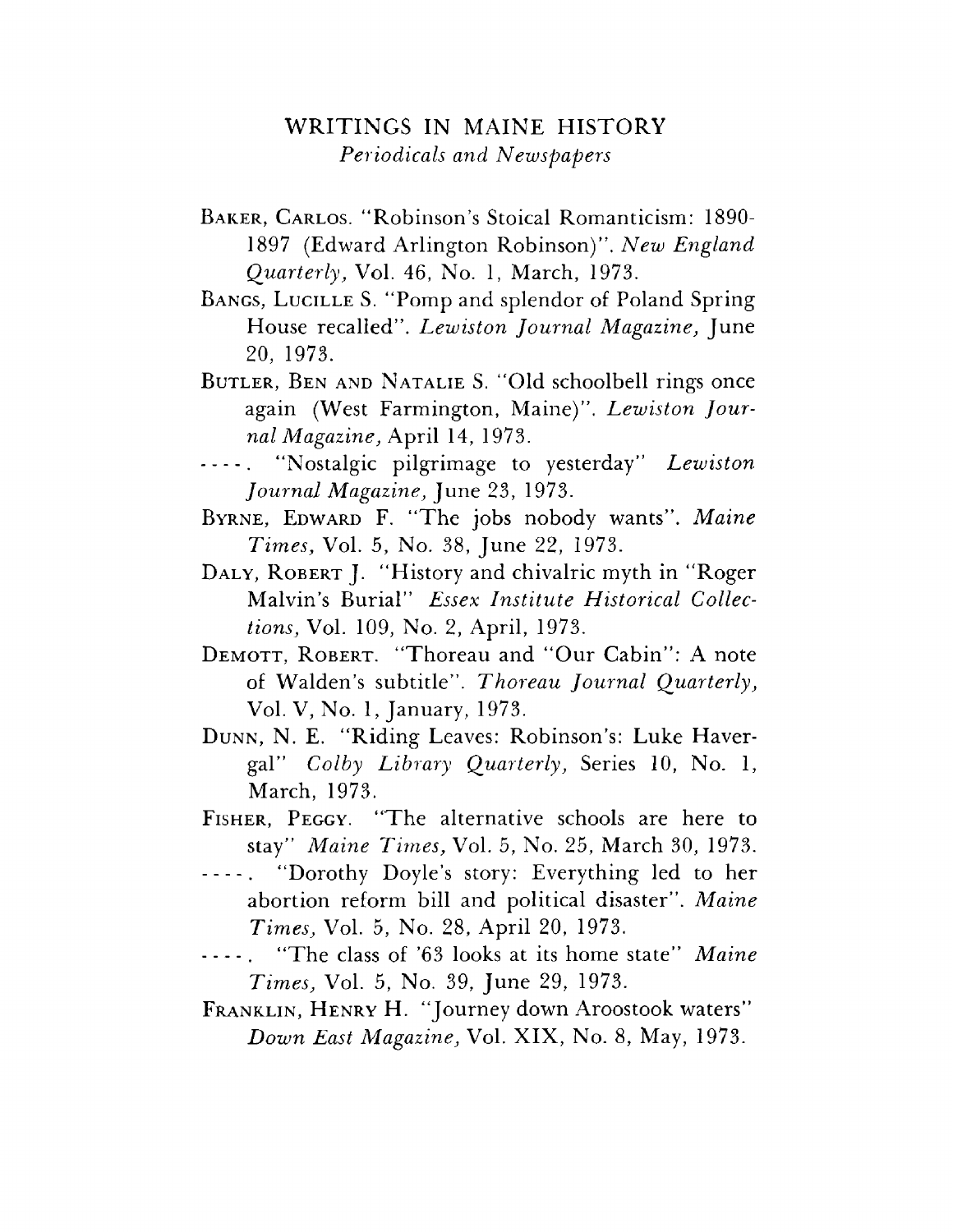- GERTEIS, LOUIS S. "Salmon Portland Chase, Radicalism, and the Politics of Emancipation, 1861-1864" Journal of American History, Vol. LX, No. 1, June, 1973.
- GOVE, WILLIAM G. "The railroad that went nowhere (Seboomook Lake and St. John Railroad)". Down East Magazine, Vol. XIX, No. 8, May, 1973.
- GREER, ELLEN. "Occupational training center marks major milestone (Lewiston-Auburn)". Lewiston Journal Magazine, April 14, 1973.
- HAMMEL, MARGARET. "Bar Harbor's great cottages". Down East Magazine, Vol. XIX, No. 9, June, 1973.
- HENDERSON, RUTH. "Williams Home was historic building". Kennebec Journal, April 23, 1973.
- $\varphi$  is  $\varphi$ "Haynes Estate an Augusta showplace". Kennebec Journal, April 23, 1973.
- HILTON, JOHN J. "Portland Harbor's Fort Gorges". *Down East Magazine, Vol. XIX, No. 9, June, 1973.*
- HISCOCK, DAN. "Fourth of July is special day at Pineland Center" Lewiston Evening Journal, June 30, 1973.
- ----. "88 years of being kind to animals (Lewiston-Auburn SPCA)" Lewiston Journal Magazine, May 5, 1973.
- JERVIS, BRUCE. "The Shakers". Maine Times, Vol. 5, No. 27, April 13, 1973.
- JOHNSON, ARTHUR L. "The International Line: A history of the Boston-Saint John Steamship Service". The American Neptune, Vol. 33, No. 2, April, 1973.
- JORDAN, ELOISE M. "Great old trolley cars  $-$  gone but not forgotten". Lewiston Journal Magazine, May 5, 1973.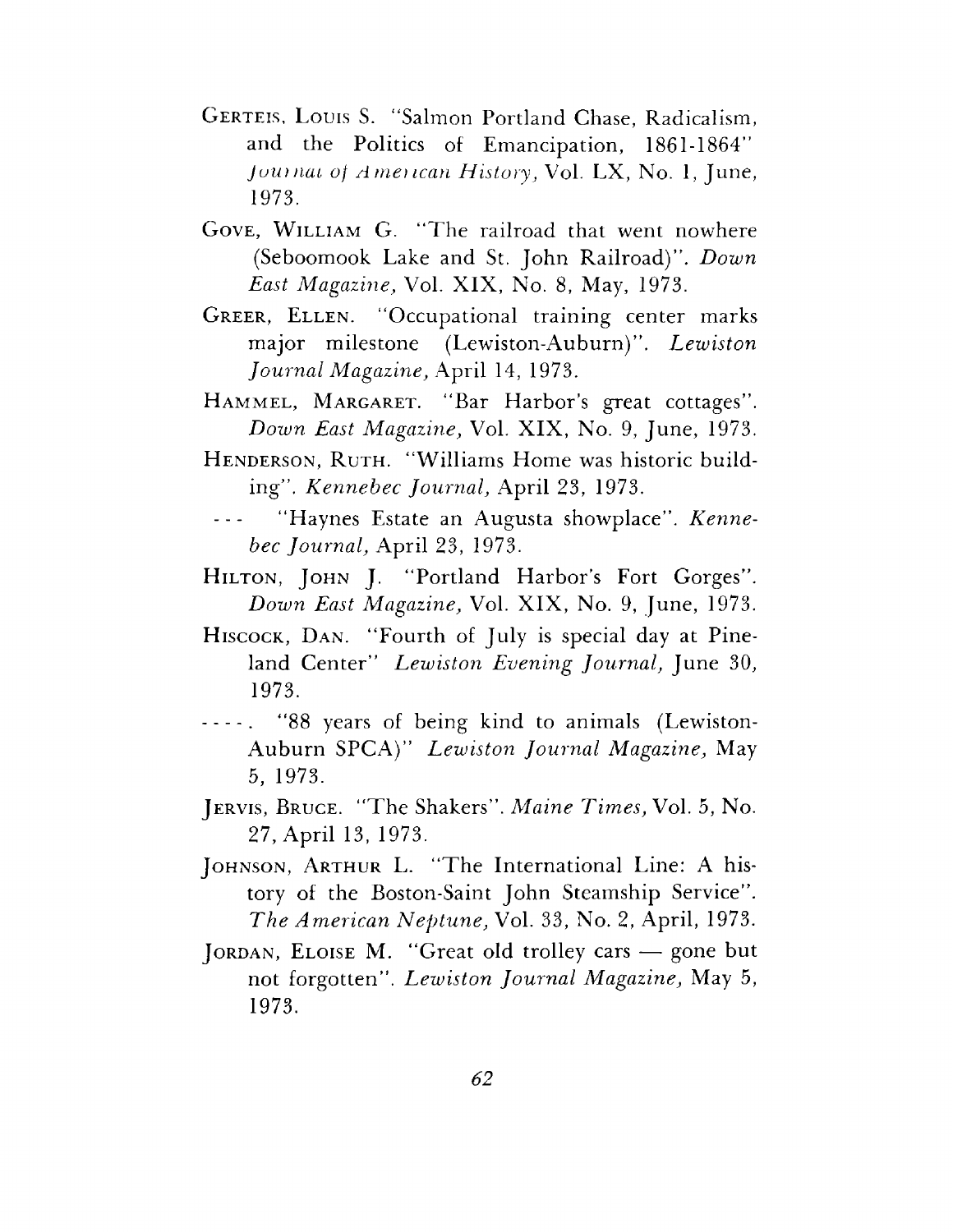- KERSHAW, GORDON E. "John Wentworth vs. Kennebeck proprietors: The formation of Royal Mast Policy, 1769-1778". The American Neptune, Vol. 33, No. 2, April, 1973.
- LABBIE, EDITH. "Colonel Furlong's unusual life had story book quality (Oxford native was noted ethnologist)". Lewiston Journal Magazine, May 19, 1973.
- "Luther Mason won world wide fame (original  $\frac{1}{2}$  .  $\frac{1}{2}$ method of teaching music)". Lewiston Journal *Magazine*, May 26, 1973.
- LANG, STEVEN. "Maine's last working steam tug Clyde B. Holmes" Down East Magazine, Vol. XIX, No. 8, May, 1973.
- LANGLEY, LYNNE. "Wiscasset fights the bank to save its village" Maine Times, Vol. 5, No. 35, June 1, 1973.
- "I. The new suburbia: Maine's fastest growing county (York)" Maine Times, Vol. 5, No. 37, June 15, 1973.
- "Atlantic Sails is a unique Maine industry".  $\frac{1}{2} \left( \frac{1}{2} \right) \left( \frac{1}{2} \right) \left( \frac{1}{2} \right) \left( \frac{1}{2} \right) \left( \frac{1}{2} \right)$ *Maine Times, Vol. 5, No. 30, May 4, 1973.*
- LIBBY, STEVE. "100th Anniversary of Nova Scotia maritime disaster". Lewiston Journal Magazine, March 31, 1973.
- MACKEY, PHILIP ENGLISH. "Reverend George Barrell Cheever: Yankee reformer as champion of the gallows (born in Hallowell, 1807)" American Antiquarian Society, Vol. 82, Part 2.
- THE MAINE HISTORY NEWS. "1864 Soldiers' Fort Popham Mural". Vol. 7, No. 2, April, 1973. 1st in series.
- MARTIN, LUCY. "Glorious Kineo: The past was grand but what about the future ..." Maine Times, Vol. 5, No. 39, June 29, 1973.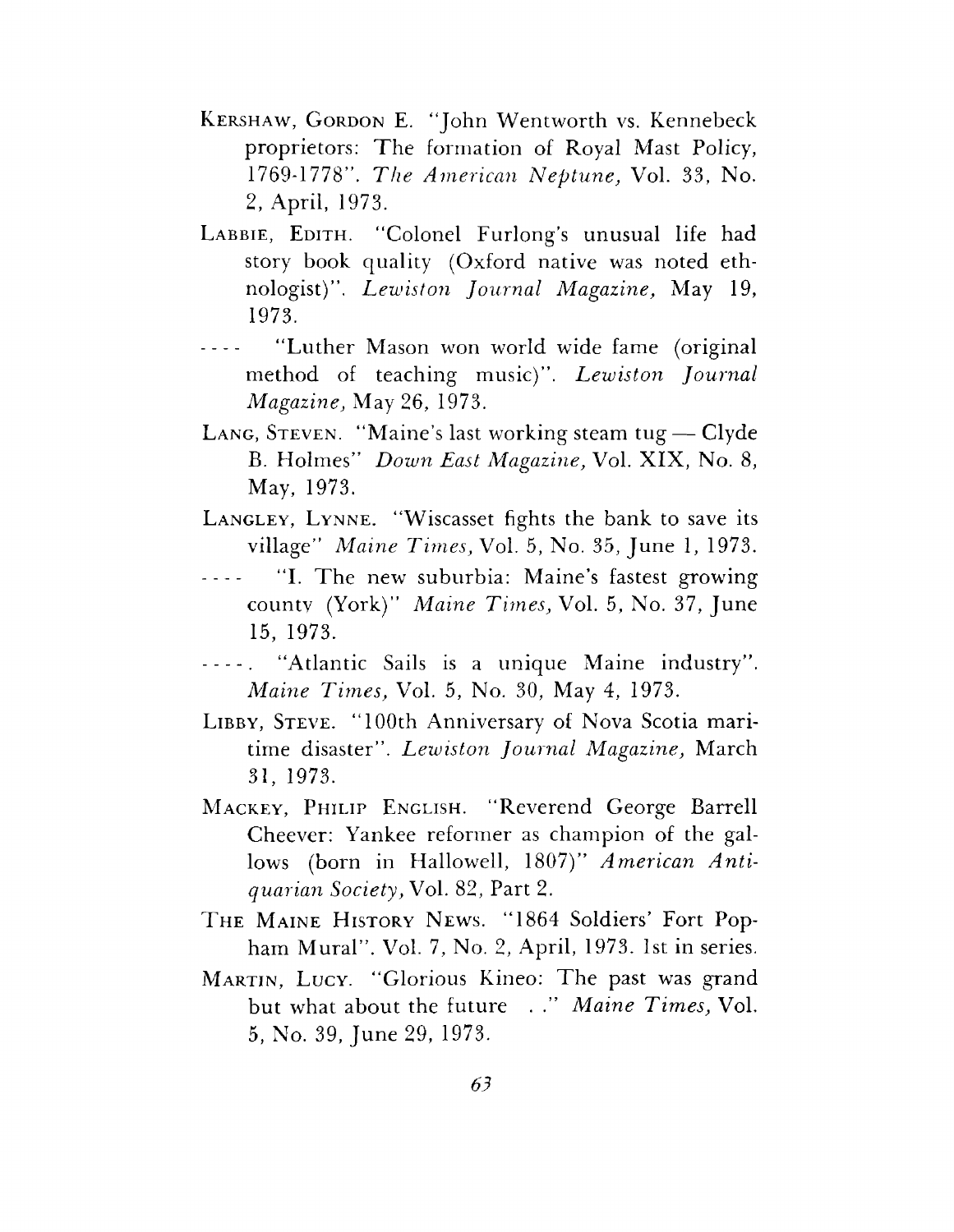- MARTIN, LUCY. "Now the Falk report: Maine is the victim of modern colonialism". Maine Times, Vol. 5, No. 35, June 1, 1973.
- MASEYCHICK, WILLIAM. "Maine's only licensed tatooist is strictly legit". Maine Times, Vol. 5, No. 27, April 13, 1973.
- MICHAUD, CHARLOTTE. "Men's church society 75 years old (League of Holy Name: SS Peter and Paul Church, Lewiston)". Lewiston Journal Magazine, April 7, 1973.
- NALON, RADA FULLER. "Maine's first prima donna: Annie Louise Cary" Down East Magazine, Vol. XIX, No. 8, May, 1973.
- PELADEAU, MARIUS B. "The last Shaker brother: Delmer C. Wilson". Maine History News, Vol. 7, No. 2, April, 1973.
- PITCHER, DONALD T. "A queen's asylum at Wiscasset (Queen Marie Antoinette)". Down East Magazine, Vol. XIX, No. 8, May, 1973.
- PURINGTON, WILLIAM C. "The Bryants were Brunswick's soap making family". Lewiston Journal Magazine, April 7, 1973.
- RICHMOND, GLENN. "Getting the garden ready  $-$  old style". Down East Magazine, Vol. XIX, No. 8, May, 1973.
- RHODES, MARIBELLE W. "Captain Frederick B. Guild and Victory Chimes". Down East Magazine, Vol. XIX, No. 8, May, 1973.
- Ross, NAN. "Crafts: The great breakthrough  $-$  \$50,000 in two days". Maine Times, Vol. 5, No. 34, May 25, 1973.
- ROTUNDO, BARBARA. "The rural cemetery movement". *Essex Institute Historical Collections, Vol. 109, No.* 3, July, 1973.